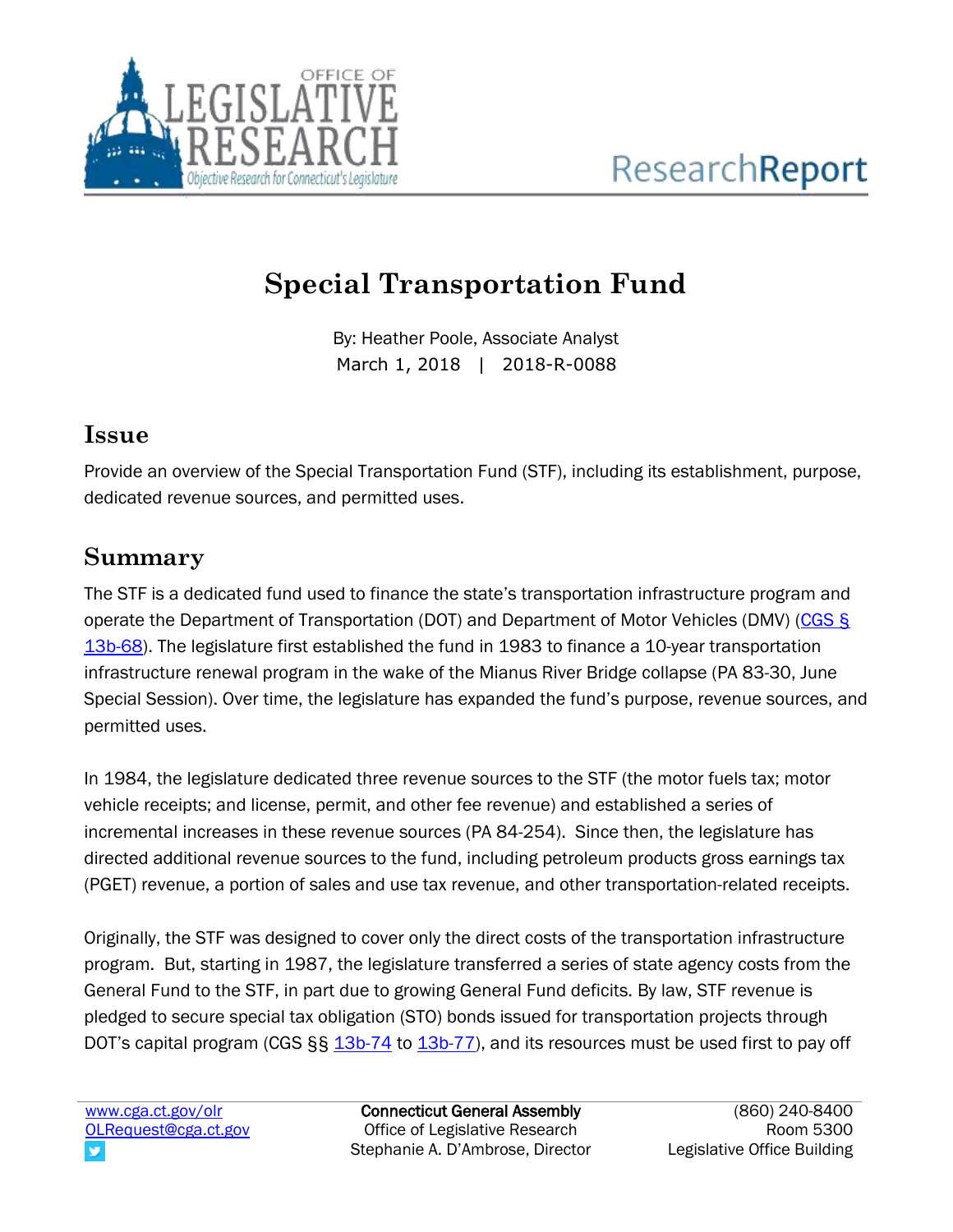STO bond debt service. After paying off debt service, the fund's resources may be used for debt service on general obligation bonds issued for transportation purposes, DOT and DMV operating costs, boating law enforcement, and the transportation for employment independence program.

The statutes contain a "lockbox" provision, which makes the STF a perpetual fund, requires its current revenue sources to continue to be placed in the fund as long as the state collects them, and restricts the use of its resources to transportation purposes  $(CGS S 13b-68(b))$ . In 2017, the legislature approved a constitutional amendment to provide these "lockbox" protections in the constitution. The amendment will be placed on the November 2018 general election ballot.

# **STF Revenue**

#### *Sources*

The law requires specified tax revenue and various transportation-related fees, fines, and charges to be credited to the STF.

*Tax Revenue.* The law requires revenue from the following taxes to be deposited in the STF:

- 1. motor vehicle fuel tax and motor carrier road tax  $(CGS \S 13b-61(b)(1));$
- 2. petroleum products gross earnings tax (PGET) [\(CGS § 13b-61a\)](https://www.cga.ct.gov/current/pub/chap_243.htm#sec_13b-61a);
- 3. 7.9% of sales and use tax (CGS §§ [12-408\(L\)\(i\)](https://www.cga.ct.gov/current/pub/chap_219.htm#sec_12-408) & [12-411\(K\)\(i\)\)](https://www.cga.ct.gov/current/pub/chap_219.htm#sec_12-411); and
- 4. use tax revenue attributable to casual motor vehicle sales [\(CGS § 13b-61b\)](https://www.cga.ct.gov/current/pub/chap_243.htm#sec_13b-61b).

Additionally, beginning July 1, 2020, the law requires sales and use tax revenue attributable to most retail motor vehicle sales to be transferred to the STF, according to a five-year phase-in schedule (CGS §§ [12-408\(L\)](https://www.cga.ct.gov/current/pub/chap_219.htm#sec_12-408) & [12-411\(K\)\)](https://www.cga.ct.gov/current/pub/chap_219.htm#sec_12-411).

*Transportation-Related Fees, Fines, and Charges.* By law, all money the state collects or receives from "motor vehicle receipts" and "license, permit, and fee revenues" must be deposited in the STF (CGS  $\S$  13b-61(b)(2)&(4)). "Motor vehicle receipts" include license and registration fees, among other things. "License, permit, and fee revenues" include (1) revenues from exam fees, administrative fees, and license fees for various transportation-related businesses, among other things, and (2) revenue from "motor vehicle related fines, penalties, and other charges." For a detailed list of this revenue, see Appendix I.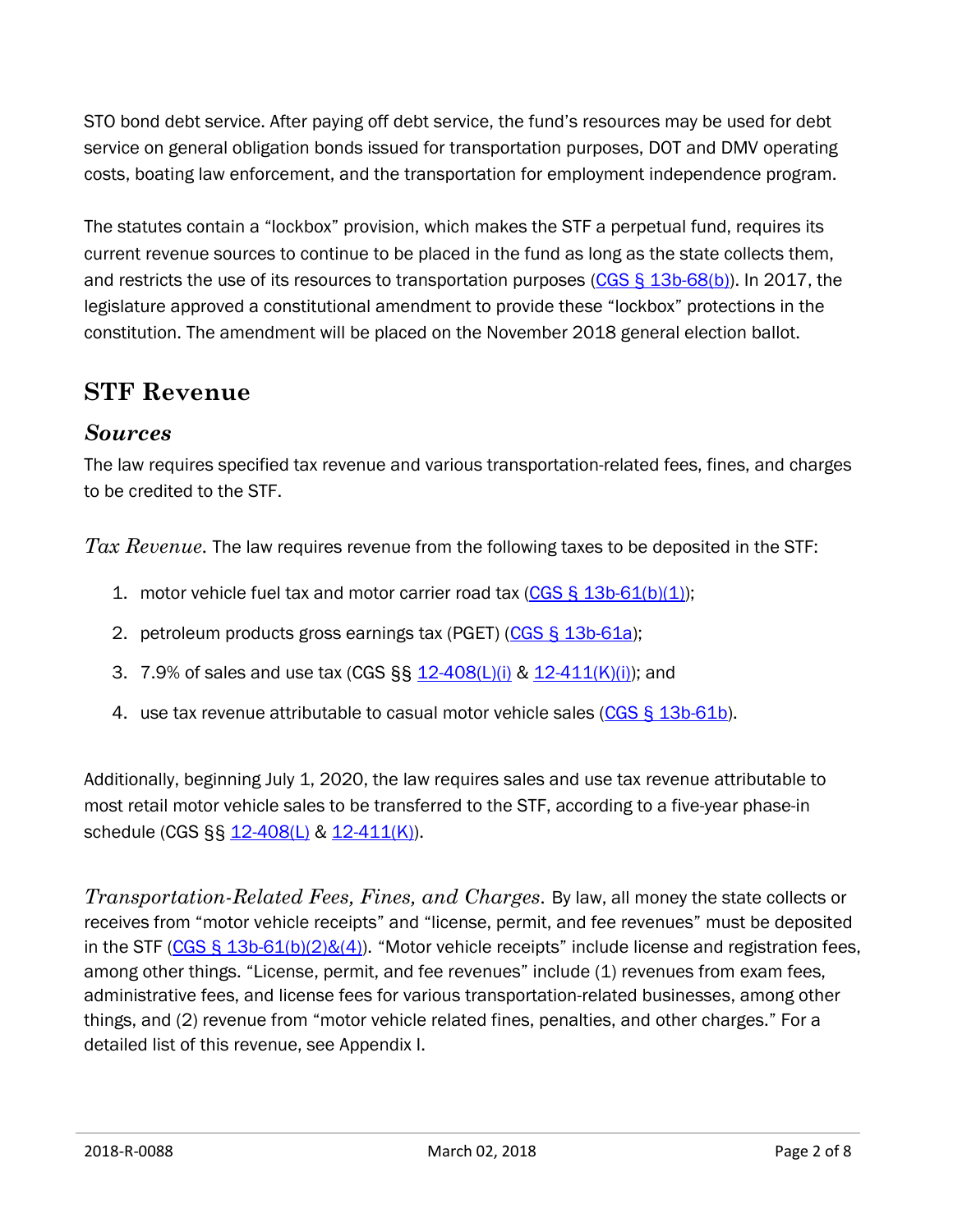The law additionally requires revenue from the following sources to be deposited in the STF:

- 1. surcharges on motor vehicle fines, penalties, and other charges [\(CGS § 13b-61\(b\)\(5\)\)](https://www.cga.ct.gov/current/pub/chap_243.htm#sec_13b-61);
- 2. transportation-related federal revenues of the state [\(CGS § 13b-61\(b\)\(6\)\)](https://www.cga.ct.gov/current/pub/chap_243.htm#sec_13b-61);
- 3. fees for motor fuel quality registration by distributors (CGS  $\S$  13b-61(b)(9));
- 4. registration fees for motor fuel dispensers and weighing and measuring devices [\(CGS § 13b-](https://www.cga.ct.gov/current/pub/chap_243.htm#sec_13b-61) $61(b)(10)$ ;
- 5. identity card fees  $(CGS \S 13b-61(b)(11))$ ;
- 6. safety fees for reflective license plates  $(CGS \S 13b-61(b)(12))$ ;
- 7. emissions inspection late fees [\(CGS § 13b-61\(b\)\(13\)\)](https://www.cga.ct.gov/current/pub/chap_243.htm#sec_13b-61);
- 8. sales of driver history records [\(CGS § 13b-61\(b\)\(14\)\)](https://www.cga.ct.gov/current/pub/chap_243.htm#sec_13b-61);
- 9. additional fees collected for speeding in school zones [\(CGS § 13b-61\(b\)\(15\)\)](https://www.cga.ct.gov/current/pub/chap_243.htm#sec_13b-61);
- 10.subsidies from the federal government for tax credit bonds [\(CGS § 13b-61\(b\)\(16\)\)](https://www.cga.ct.gov/current/pub/chap_243.htm#sec_13b-61);
- 11.a portion of clean air act fees [\(CGS § 14-49b\)](https://www.cga.ct.gov/current/pub/chap_246.htm#sec_14-49b);
- 12.all monies the state receives on account of, or derived from, the use of highways, expressways, and ferries, except as necessary for the direct payment of debt service on transportation-related debt  $(CGS \S 13b-61(b)(19))$ ; and
- 13.any other funds, money, and receipts of the state the law requires to deposited, transferred, or paid into the STF, other than proceeds from bonds or other securities or federal grants under the provisions of federal law [\(CGS § 13b-61\(b\)\(18\)\)](https://www.cga.ct.gov/current/pub/chap_243.htm#sec_13b-61).

In addition to these specified transportation-related receipts, the law requires that all of DMV's receipts be deposited in the STF  $(CGS \S 14-156)$ .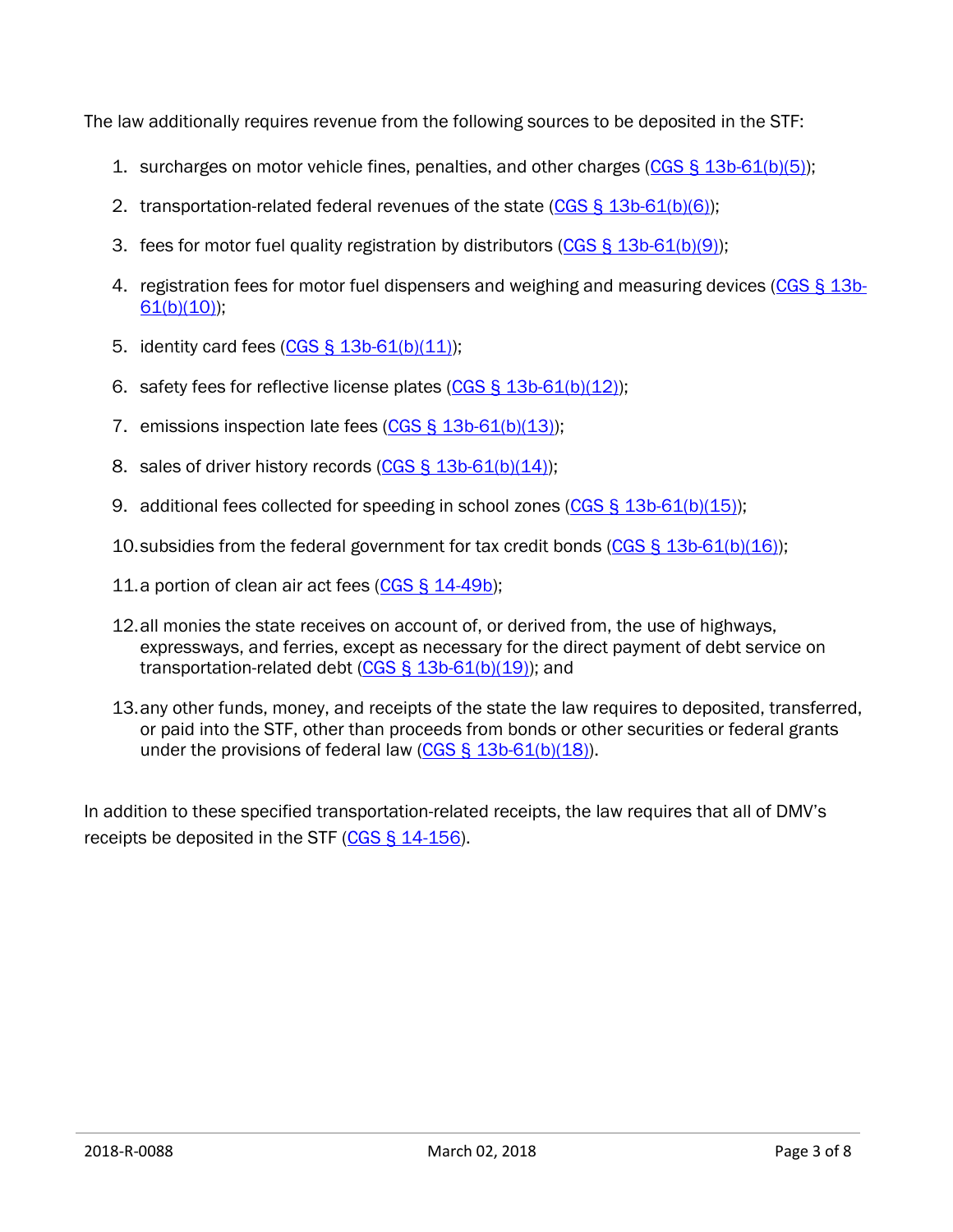## *Revenue Deposited in the STF*

As the chart to the right shows, taxes on fuel (motor fuels tax and PGET) account for nearly 50% of FY 18 estimated STF revenue, and motor vehicle receipts and licenses, permits, and fees (including motor vehicle fines) account for approximately 25% of the fund's revenue.



Source: Office of Fiscal Analysis (OFA)

# **Fund Expenditures**

### *Statutory Requirements*

The law requires, with one exception, that the treasurer apply the STF's resources, upon receiving them, first to pay the "debt service requirements" when and in the amount required by STO bond issuance proceedings (CGS  $\S$  13b-69(a)). The exception is a provision requiring the treasurer to transfer certain STF revenue, upon receiving it, to the work zone safety account, which must be spent by DOT to protect the safety of workers in highway work zones [\(CGS § 14-212g\)](https://www.cga.ct.gov/current/pub/chap_248.htm#sec_14-212g).

"Debt service requirements" include, among other things, principal and interest on STO bonds and any amounts required to maintain reserves in the fund in accordance with STO bond proceedings [\(CGS § 13b-75\(3\)\)](https://www.cga.ct.gov/current/pub/chap_243.htm#sec_13b-75).The law requires that the STF's resources that remain after paying debt service requirements be spent, in accordance with appropriations and allotment procedures, on the following: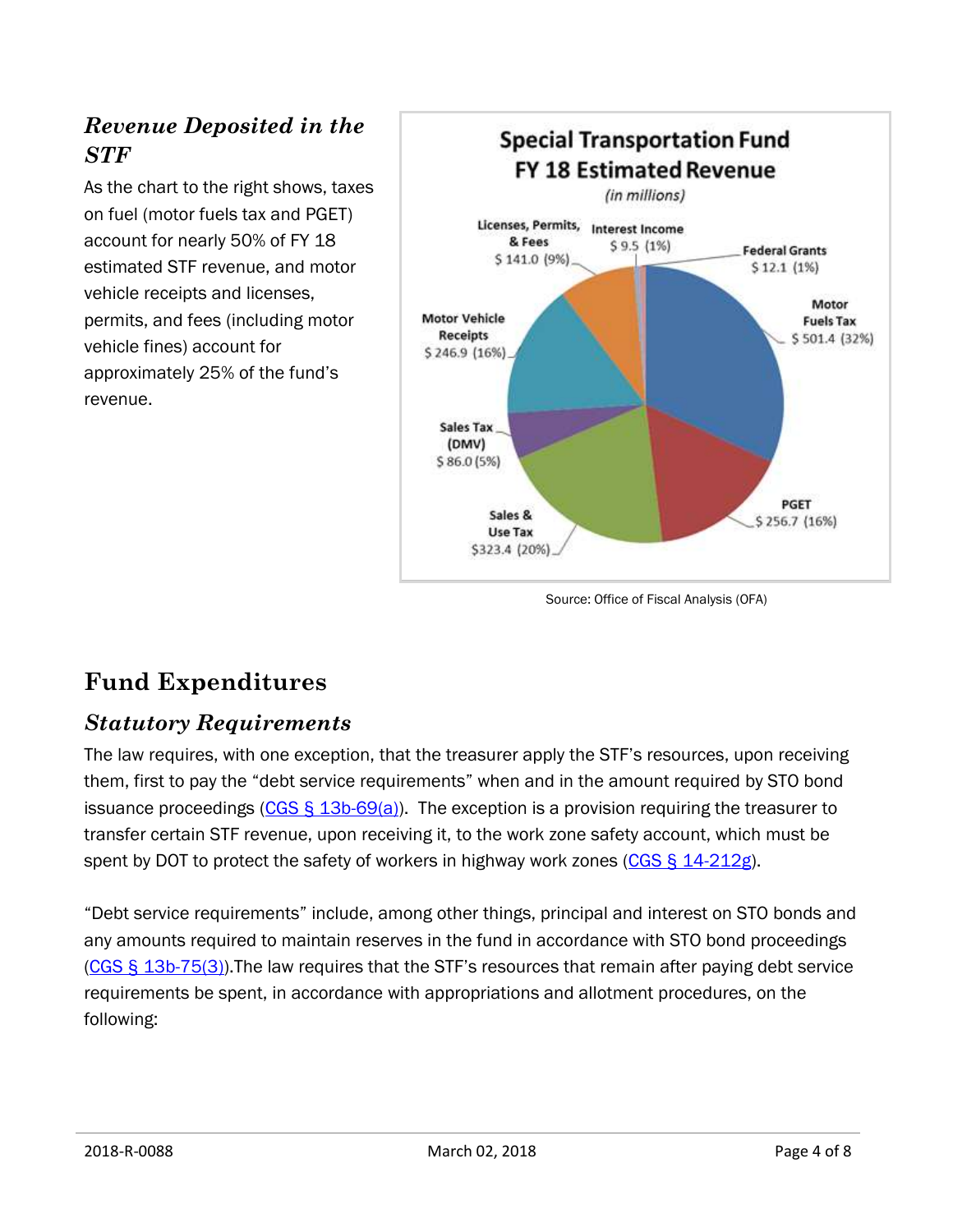- 1. interest and principal on specified general obligation bonds that were issued for transportation purposes or any obligations refunding them,
- 2. DOT and DMV budgets,
- 3. the enforcement of boating laws by the Department of Energy and Environmental Protection, and
- 4. the transportation for employment independence program administered by the Department of Social Services [\(CGS § 13b-69\(b\)\)](https://www.cga.ct.gov/current/pub/chap_243.htm#sec_13b-69).

### *FY 18 Expenditures*

As the chart to the right shows, in FY 18, debt service payments and DOT's operating costs together account for approximately 80% of STF expenditures. DMV operating costs account for nearly 5% of STF expenses, and fringe benefits for DOT and DMV account for about 13%.



Source: Office of Fiscal Analysis (OFA)

### *Appropriations Cap*

The FY 18-19 budget act imposed a cap on STF appropriations. Specifically, beginning in FY 20, the act prohibits the General Assembly from authorizing for any fiscal year STF appropriations that, in the aggregate, exceed a specified percentage of the estimated revenues included in the budget act (i.e., the statement of estimated revenues, supplied by the Finance, Revenue and Bonding Committee, that is based on the most recent consensus revenue estimates). The specified percentage begins in FY 20 as 99.5% of revenue and gradually decreases to 98% for FY 26 and after [\(PA 17-2, June Special Session, § 705, codified as CGS § 2-33c\)](https://www.cga.ct.gov/asp/cgabillstatus/CGAbillstatus.asp?selBillType=Bill&bill_num=1502&which_year=2017).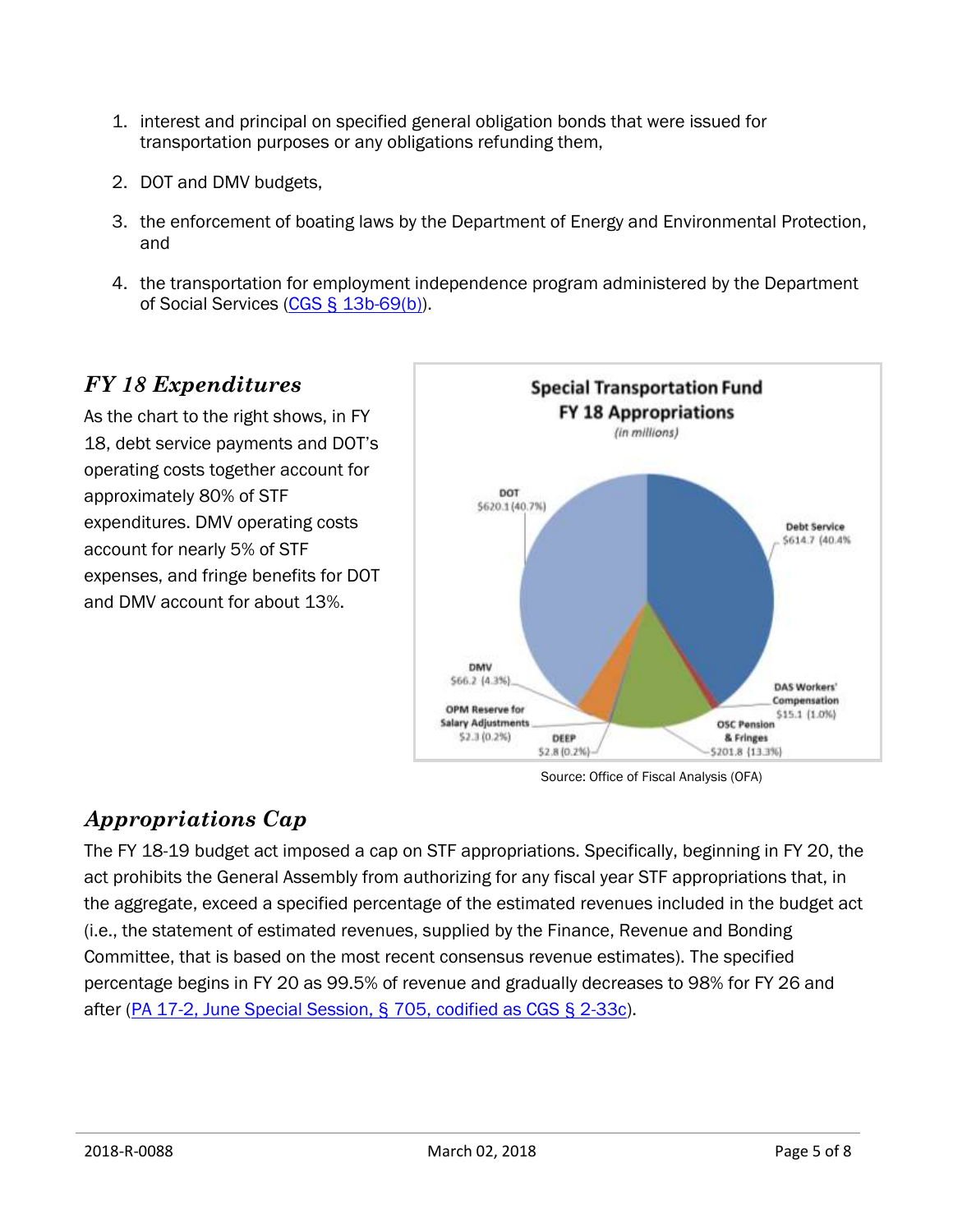### **STF "Lockbox"**

#### *Statutory Lockbox*

By law, the STF is a perpetual fund and the use of STF funds is restricted to transportation purposes, including paying debt service on state obligations incurred for transportation. All sources of money, fund, and receipts that must be credited, deposited, or transferred to the STF by state law on or after June 30, 2015 must continue to be credited, deposited, or transferred as long as the sources are collected or received. The law additionally specifies that no law shall be enacted authorizing the use of STF resources for non-transportation purposes [\(CGS § 13b-68\(b\)\)](https://www.cga.ct.gov/current/pub/chap_243.htm#sec_13b-68).

#### *Constitutional Amendment*

In the 2017 regular session, the legislature approved a proposed constitutional "lockbox" amendment  $(RA 17-1)$ . The proposed amendment does the following:

- 1. maintains the STF as a perpetual fund and prohibits the legislature from enacting any law authorizing the spending of STF funds for any purpose other than transportation;
- 2. requires the legislature to use the STF solely for transportation purposes, which includes paying debt service on state obligations incurred for such purposes; and
- 3. requires sources of funding, money, and receipts that must be legally credited, deposited, or transferred to the STF on or after the amendment's effective date to be credited, deposited, or transferred to the STF as long as state law authorizes the state, or any of its officers, to collect or receive these sources.

The amendment will be placed on the 2018 general election ballot in November. If a majority of voters approve the amendment, it becomes part of the state constitution.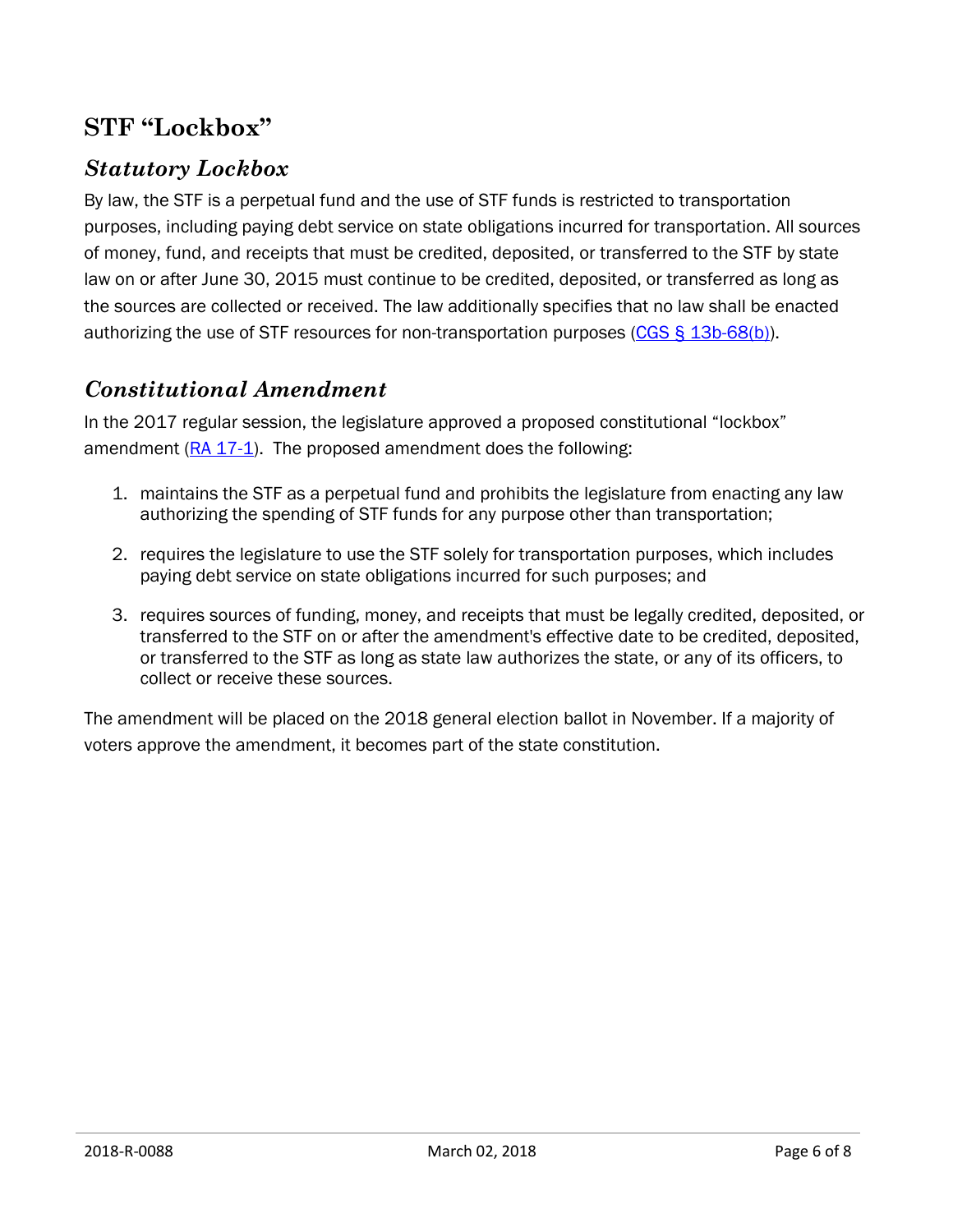# **Appendix I**

| <b>Table 1: Motor Vehicle Receipts</b> |  |  |  |  |  |
|----------------------------------------|--|--|--|--|--|
|----------------------------------------|--|--|--|--|--|

| <b>Sections</b>                                                                              | <b>Description</b>                                            |
|----------------------------------------------------------------------------------------------|---------------------------------------------------------------|
| $14 - 12(c)$                                                                                 | Fee for registering through car dealers                       |
| 14-15                                                                                        | Vehicle leasing or renting company license fees               |
| $14 - 25a(a)$                                                                                | Construction equipment registration fee                       |
| 14-28                                                                                        | Fee for passenger plates for taxis or livery vehicles         |
| $14 - 35(b)$                                                                                 | Transporter plate fee                                         |
| 14-41(b); 14-41a; 14-44(b); 14-<br>$50(a)$ and $(g)$                                         | Driver's license and endorsement fees                         |
| 14-47; 14-59                                                                                 | Commercial vehicle registration fees                          |
| 14-48b                                                                                       | Semitrailer registration fee                                  |
| 14-49(a). (b) (1), (c) to (t), (x) to<br>(z); 14-49a; 14-61; 14-66(c); 14-<br>381; 14-382(b) | Various vehicle registration fees                             |
| $14-50a(a)(1) - (6)$ and (10)                                                                | Various copies, duplicates, or replacements of DMV<br>records |
| 14-65                                                                                        | Motor vehicle auction permit fee                              |
| $14-67(e)$                                                                                   | Auto club license fee                                         |
| 14-67a & 14-67d                                                                              | Manufacturer license and registration fees                    |
| 14-160                                                                                       | Low number license plate fees<br>Course CCC C 12h EO(f)       |

Source[: CGS § 13b-59\(f\)](https://www.cga.ct.gov/current/pub/chap_243.htm#sec_13b-59)